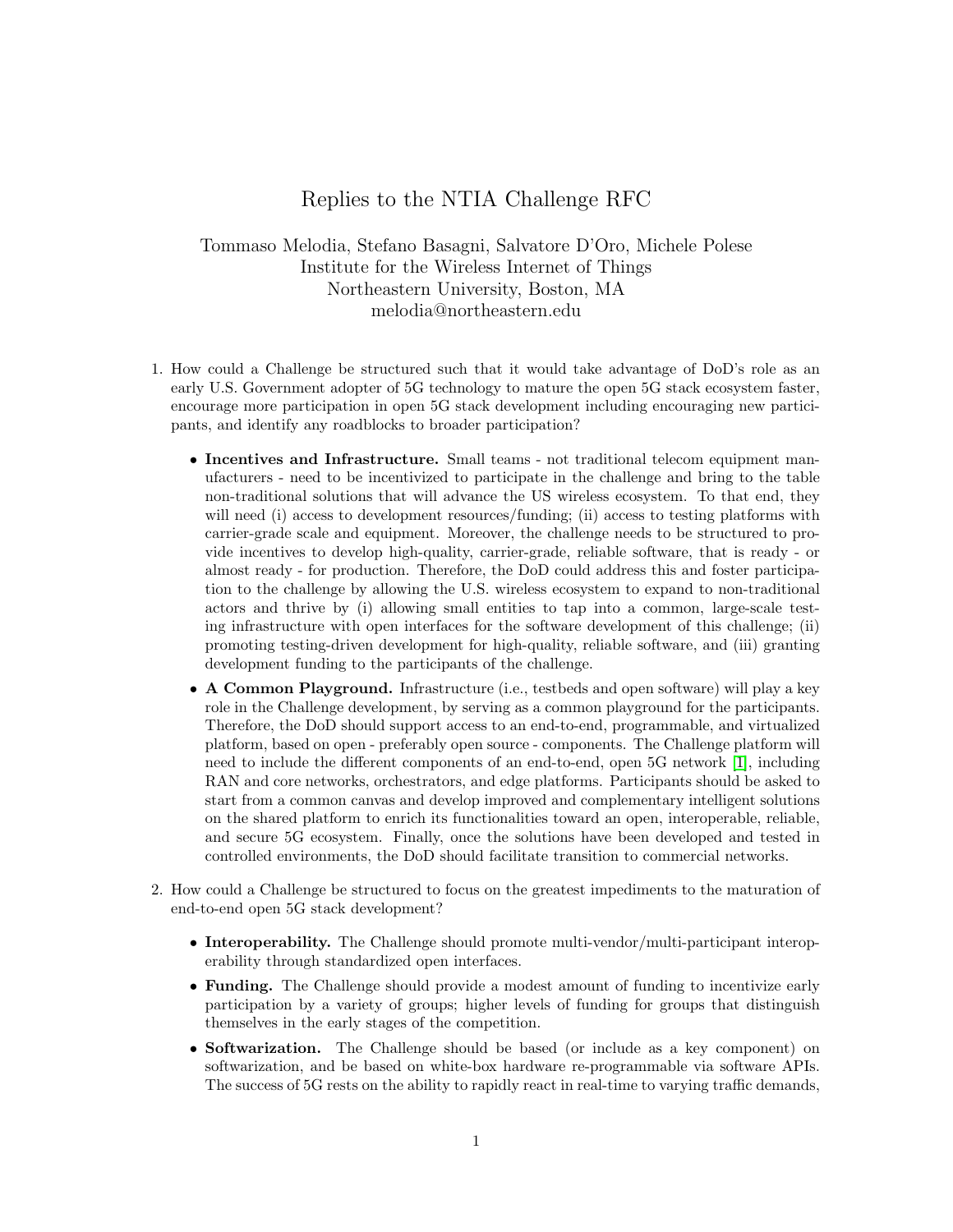user mobility patterns, channel conditions and user requirements. White box hardware and control APIs are crucial to meet all of the above requirements and realize the 5G vision.

- Testbeds. The Challenge should be based on one or more shared infrastructure/testbeds where different teams can focus on adding different functionalities, while being able to test their solutions in an end-to-end, programmable environment. Nationally available testbed include Colosseum and the suite of testbeds developed within the NSF Platforms for Advanced Wireless Research Program.
- Robustness. The Challenge should support the development of reliable and robust software, especially for the RAN components, and provide incentives (e.g., through the scoring system) for robustness and reliability of the proposed solution.
- Technology Transition. The Challenge should promote transition of mature solutions on commercial networks.
- 3. What should be the goals of a Challenge focusing on maturation of the open 5G stack ecosystem? How could such a Challenge be structured to allow for the greatest levels of innovation? What metrics should be used in the assessment of proposals to ensure the best proposals are selected?
	- The challenge should target a demonstration of proposed solutions using open source software and white box hardware. The software developed for the challenge should meet specific code quality and reliability levels set by NTIA, DoD, and its partners.
	- The goal should be to achieve intent-based control of network functionality for different thrusts of the Challenge. Network controllers and intelligent RAN algorithms should be able to define high-level directives (e.g., minimize latency) and requirements (e.g., Service Level Agreements (SLAs)). The system must be able to satisfy constraints and attain objectives.
	- Scalability and reactivity should be considered as key metrics for the Challenge. Winning solutions should be those that are able to track quickly changes in traffic, channel dynamics, mobility, and operational requirements.
	- The DoD might provide a set of control directives and requirements. Solutions should be designed to achieve these goals while satisfying all requirements. Solutions that have best performance, are most reliable, and are interoperable with solutions from other teams should score higher. The challenge should have a testing phase where one of the objectives is to test the adaptability of the solution to control directives and requirements never seen before and not included in the original set provided by DoD. Solutions that demonstrate their generality should score high.
- 4. How will the open 5G stack market benefit from such a Challenge? How could a Challenge be structured to provide dual benefit to both the Government and the open 5G stack market?
	- Limitations of the open 5G stack ecosystem include  $([1], \text{ Sec. } IX)$  $([1], \text{ Sec. } IX)$  $([1], \text{ Sec. } IX)$ : (i) Open implementations often do not keep pace with standard specifications; (ii) latency and scalability issues of software-based solutions; (iii) limited availability of open and/or open source projects focusing on the RAN; (iv) the lack of robust, reliable, well-documented software, ready to be deployed without additional development or integration efforts, and (v) the need for security-driven development in open 5G stack projects.
	- The success of the open 5G stack market, and this challenge, will pave the way toward 6G and beyond. Promoting an open 5G is key for the ability of the U.S. ecosystem to accelerate the level of innovation to maintain competitiveness. Openness will bring new players into the market and cross-pollinate different fields. If those benefits are demonstrated via this Challenge, U.S.-based manufacturers of different components of the disaggregated and open stack will have an opportunity to become market leaders.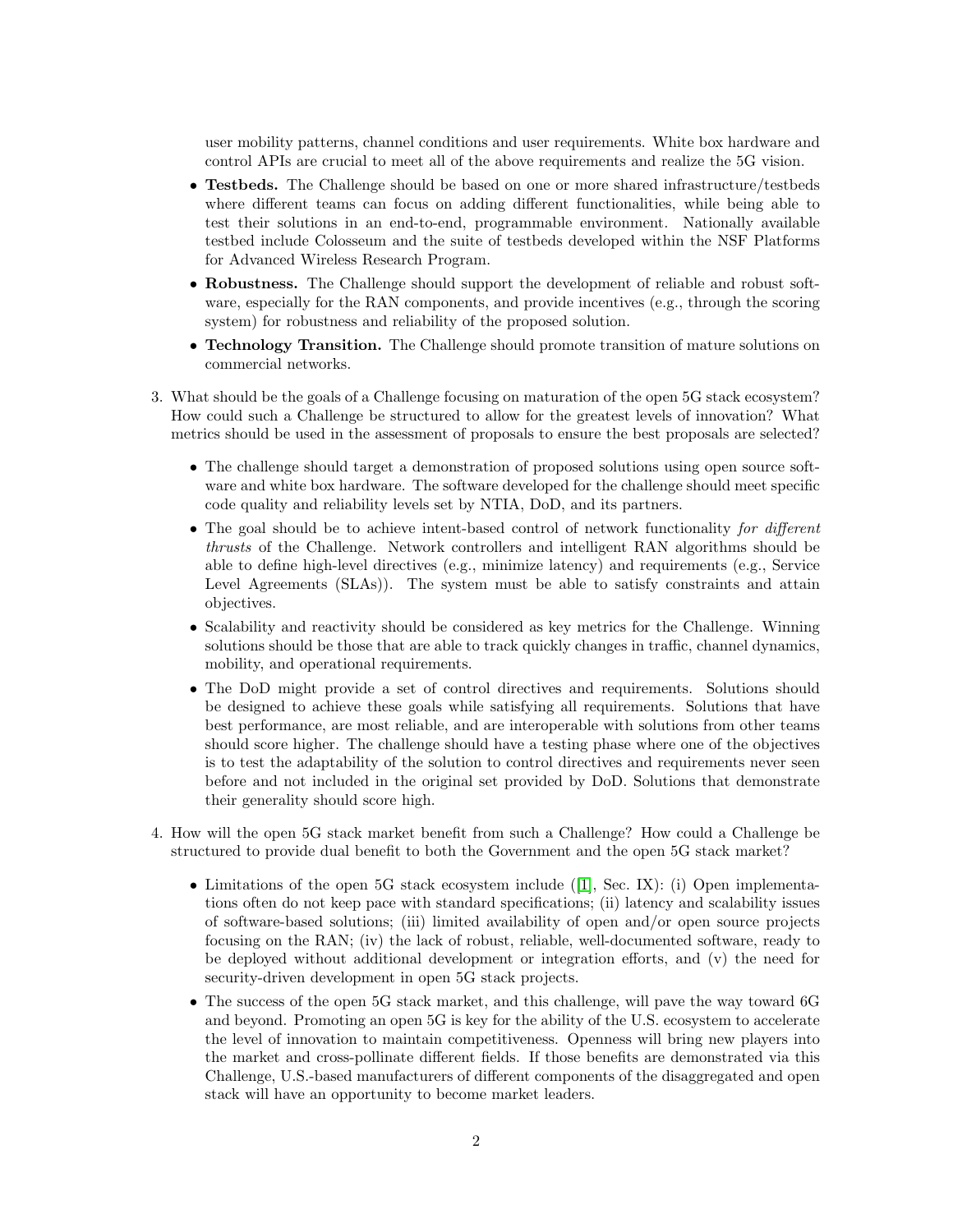- 5. What are the incentives in open 5G stack ecosystem development that would maximize cooperation and collaboration, promote interoperability amongst varied open 5G stack components developed by different participants, and mature desired featured sets faster with greater stability?
	- The success of this challenge rests on the availability of a shared, basic, end-to-end infrastructure, which would provide a common playground for the participants to develop and benchmark their solutions to the different thrusts of the Challenge. The DoD should promote interoperability and openness as part of the challenge, including incentives for participants to contribute the developed solutions back to the shared platform and/or the wireless open source community.
	- The scoring system should evaluate the level of interoperability, with blind and randomized testing of the integration of different components of the end-to-end network, and higher scores for efforts that work well with components developed by other teams.
	- The "openification" of hardware components in the data-center and the Internet world through Software-defined Networking (SDN) has clearly shown that open and multi-vendor hardware not only represents a more efficient solution than monolithic and black-box-based ones, but that it also diversifies and revives the hardware market, creating business opportunities that were not available before.
- 6. Could a Challenge be designed that addresses the issues raised in previous questions and also includes test and evaluation of the security of the components?
	- The Challenge should cover security aspects that might rise from adopting open implementations. Software should be free from backdoors and loopholes. The Challenge might include a final audit on software/hardware security to ensure that all software components are transparent and secure.
	- Heightened attention to software development following best practices for robustness and security is sorely required, to guarantee privacy, integrity, and security to the end users of softwarized networks [\[1,](#page-5-0) [2\]](#page-5-1). Openness already facilitates useful scrutiny of the code. Audits and reviews from the open source community can help prevent bugs and/or security holes, and can be embedded in the scoring system of the challenge. The Challenge should also strive to promote a security-by-design approach, for example, through a dedicated thrust. The exposure of Application Programming Interfaces (APIs) to third party vendors (e.g., for the O-RAN xApps) could introduce new vulnerabilities in the network if the APIs are not properly securely designed and contain weaknesses that can be exploited by attackers. It is clear that the security of the open source software deployed in 5G and beyond systems must be a key concern for the developers and telecom ecosystem. Participants to the Challenge should follow best practices developed over the years by other open source communities (e.g., the Linux kernel), that make it possible to tighten the security of open source products.
- 7. Could a Challenge be designed that would require participants to leverage software bill of materials design principles in the development of components for an open 5G stack?
	- A thrust of the Challenge could focus on development of automated control, tracking, and accounting software for the management of end-to-end open 5G networks. This software should be able to monitor which software and hardware components are instantiated and are running in the network (e.g., through an authentication process), so that it can create and maintain a virtual BOM for enhanced security and accountability.
- 8. Many open 5G stack organizations have developed partial implementations for different aspects of an open 5G stack. What portions of the open 5G stack has your organization successfully developed with working code? What portions of the open 5G stack does your organization believe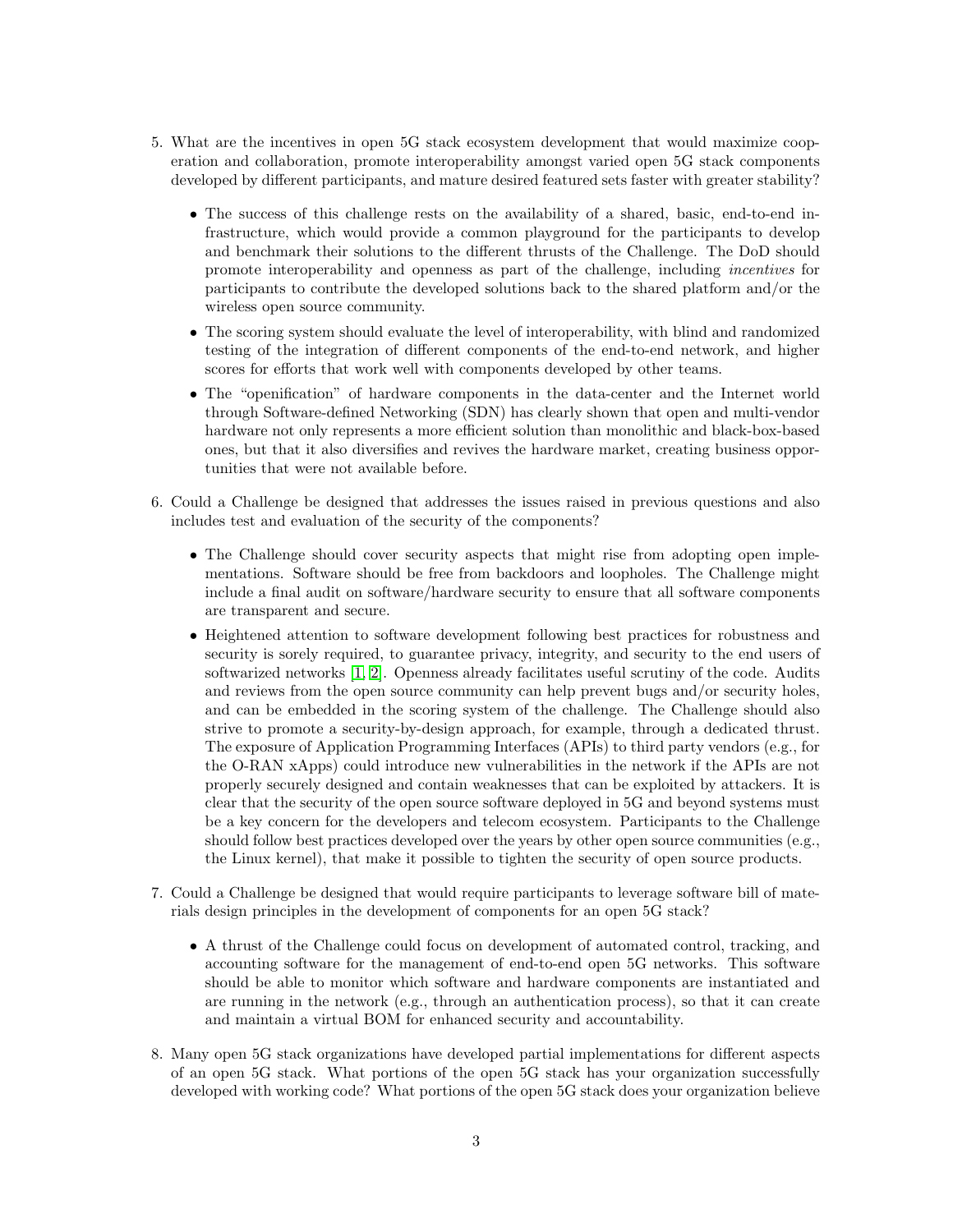can be developed quickly (6 months or less)? What development support would best enable test and evaluation of the different elements of an open 5G stack?

- The Institute for the Wireless Internet of Things (WIoT) at Northeastern University has proven expertise on data-driven control of open source softwarized wireless networks. Solutions for zero-touch network control have been defined and implemented [\[3\]](#page-5-2), as well as closed-loop data-driven network automation [\[4\]](#page-5-3), solutions for network optimization [\[5\]](#page-5-4), RAN and edge slicing [\[6\]](#page-5-5), and software-defined networking [\[7\]](#page-5-6). Additionally, the WIoT develops and has access to several end-to-end, softwarized testing facilities with software-defined radios, datacenters for storage, computing, and machine learning applications, including Arena [\[8\]](#page-5-7), Colosseum (the world's largest hardware-in-the-loop network emulator) [\[9\]](#page-5-8), and the PAWR platforms [\[10,](#page-5-9) [11,](#page-5-10) [12\]](#page-5-11). WIoT researchers use these testbeds to instantiate softwarized, standard-compliant cellular networks and evaluate their solutions at scale in a variety of configurations. These testbeds allow testing in scenarios as close as possible to those of commercial deployments, while avoiding the risk of disrupting production networks.
- Researchers from the WIoT have recently demonstrated the first O-RAN data-driven control loop on a large scale experimental testbed using open source, programmable RAN and O-RAN components [\[4\]](#page-5-3). We deployed O-RAN on Colosseum [\[9\]](#page-5-8) and used it to control different network slices instantiated on four base stations serving 40 mobile devices.
- To enable Challenge participants to develop solutions in a short timeframe (6 months or less), the challenge should provide a common, end-to-end, open testing platform, which the participants can improve by developing and testing intelligent algorithms, or by new RAN and/or edge/control functionalities.
- 9. What 5G enabling features should be highlighted in the Challenge, such as software defined networking, network slicing, network function virtualization, radio access network intelligent controller, radio access network virtualization?
	- The Challenge should focus on creating and developing an end-to-end open 5G stack, with an holistic approach that include efforts in all the areas mentioned above through different Challenge thrusts. In each of these thrusts, particular attention should be given to dataand intent-driven control.
- 10. What software and hardware infrastructure will be needed to successfully execute this Challenge?
	- The challenge should rely on end-to-end platforms with white box hardware, that are representative of a wide variety of deployment scenarios. Participants should aim at developing solutions that work on multiple platforms, starting from testing in a controlled, emulated scenario, and then moving to over-the-air, large scale platforms, and, eventually, commercial deployments.
	- The Challenge could provide access to an end-to-end experimental platform such as Colosseum and the PAWR testbeds. Colosseum [\[9\]](#page-5-8) is a massive RF and computational facility that can emulate different wireless scenarios (e.g., open field, downtown area, shopping mall, or a desert), generating more than 52 terabytes of data per second with 256 software-defined radios that emulate up to 65536 80 MHz-wide RF channels. Colosseum has been created by DARPA for the Spectrum Collaboration Challenge, and is now operated by the WIoT at Northeastern University. While in the SC2 challenge Colosseum was primarily used to demonstrate new bluesky approaches to spectrum sharing, Colosseum can instantiate largescale emulated cellular systems. For example, in [\[4\]](#page-5-3), we have used Colosseum to demonstrate for the first time O-RAN compliant slicing and resource allocation controlled through deep reinforcement learning algorithms over a large scale system (4 base stations and 40 clients). Arena is a first-of-its-kind experimental platform that consists of a medium-sized ceiling 8x8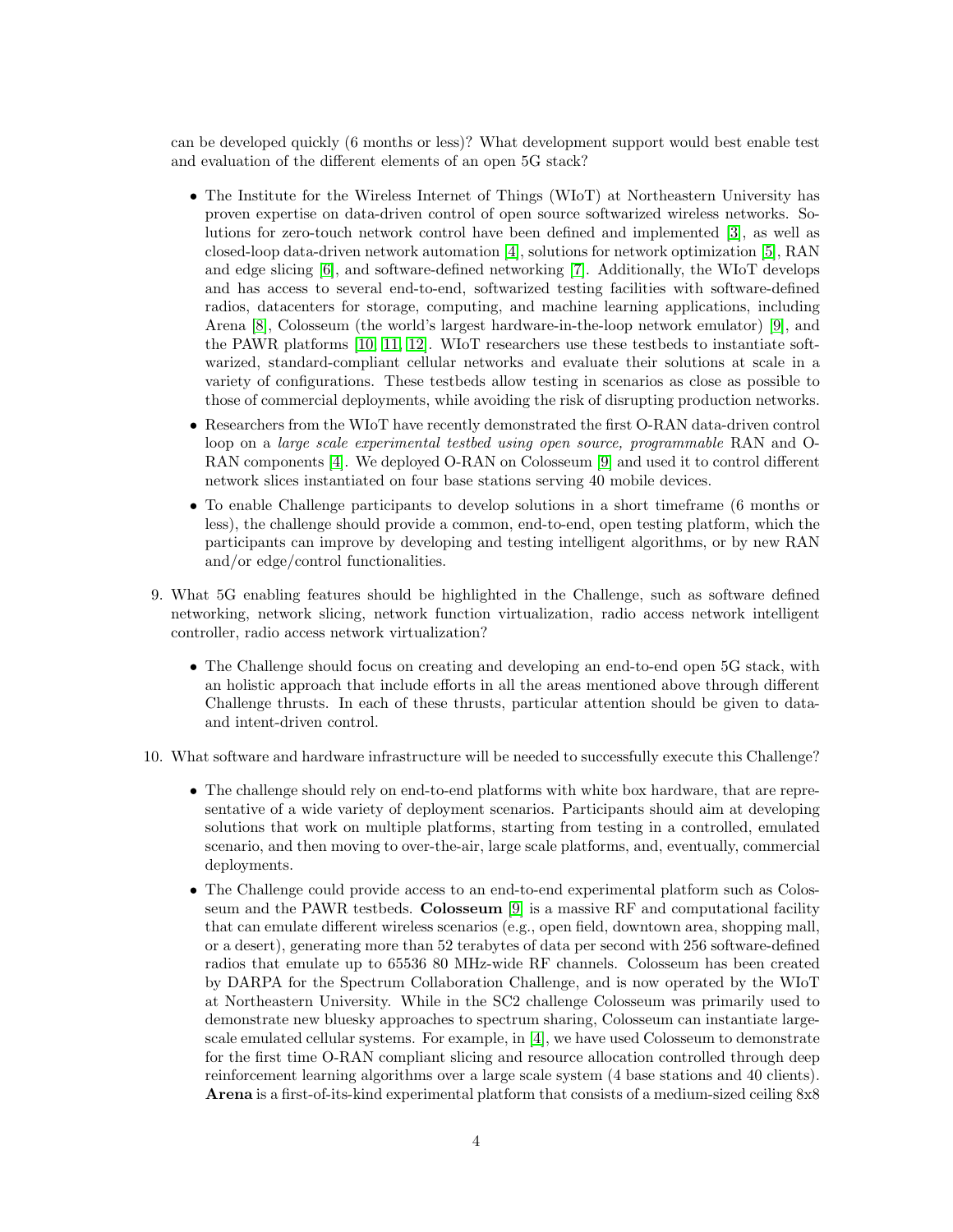antenna grid testbed, covering an indoor area of 2240 square ft, connected to 24 USRPs controlled by 12 host servers [\[8\]](#page-5-7). The Arena wireless environment is an indoor multi-disciplinary open-space research laboratory, with high multi-path and dynamic reflections effects. The NSF-funded PAWR program enables experimental investigation of new wireless devices, communication techniques, networks, systems, and services in real wireless environments through several heterogeneous city-scale testbeds [\[13\]](#page-5-12). POWDER-RENEW is an outdoor testbed that at capacity will have more than 400 radios in a large coverage area in Salt Lake City. This area includes a variety of terrain types, building sizes, and densities, as well as two kinds of MIMO technologies—conventional MIMO and 256-antenna Massive MIMO installed on rooftops and fiber-connected street poles. COSMOS [\[11\]](#page-5-10) is being deployed in the densely-populated neighborhood of West Harlem, New York City, NY, and focuses on providing ultra-high-bandwidth and low-latency wireless communications, and it will have edge-computing capabilities. Among others, COSMOS will allow researchers to experiment with mmWave and optical switching technologies. **AERPAW** [\[12\]](#page-5-11), developed in the North Carolina Research Triangle, will be the first-ever wireless platform to allow large-scale uas experimentation for 5G technologies and beyond.

- Thanks to containerized environments, it is possible to instantiate an experiment in Colosseum and then replicate it in one of the other testbeds by moving the experiment container. This capability can be leveraged to create multi-platform challenges, where competitors are evaluated on their ability to compete with a solution that can operated over multiple platforms.
- In terms of software, the challenge should provide a softwarized, end-to-end platform, including RAN, edge, core, and orchestration components [\[1\]](#page-5-0). In this way, participants would have a common playing field in which they could quickly develop and test open 5G stack solutions.
- 11. What is a reasonable timeframe to structure such a Challenge? Should there be different phases for such a Challenge? If so, what are appropriate timelines for each suggested phase?
	- The Challenge should be structured in multiple, parallel thrusts, dedicated to the development of different open 5G stack functionalities, such as, for example, ultra-low latency open stacks, resource allocation at scale, applications and algorithms for 5G FR2 networks, security in open RAN, also considering adversarial data attacks, and secure ML for open RAN.
	- To quickly promote the development of the open 5G stack ecosystem, the Challenge should provide a common end-to-end infrastructure to the participants. This would reduce the start-up time for the development of new solutions, thus reducing the overall duration of the challenge phases.
	- Phase zero would involve the setup of the testing platform(s) in both its hardware and software components (6 months).
	- A first phase would involve enrollment of participants and (3 months), with tutorials, webinars, and town halls for discussion among participants. Participants would select the thrust(s) of the challenge in which they want to compete. Shared datasets would be provided to the challenge participants.
	- In the second phase (6 months), participants would develop solutions to the challenge and test them in the shared platform.
	- In the third phase, top scorers in each thrust will further refine the proposed solutions and compete in commercial-grade, O-RAN based networks (6 months).